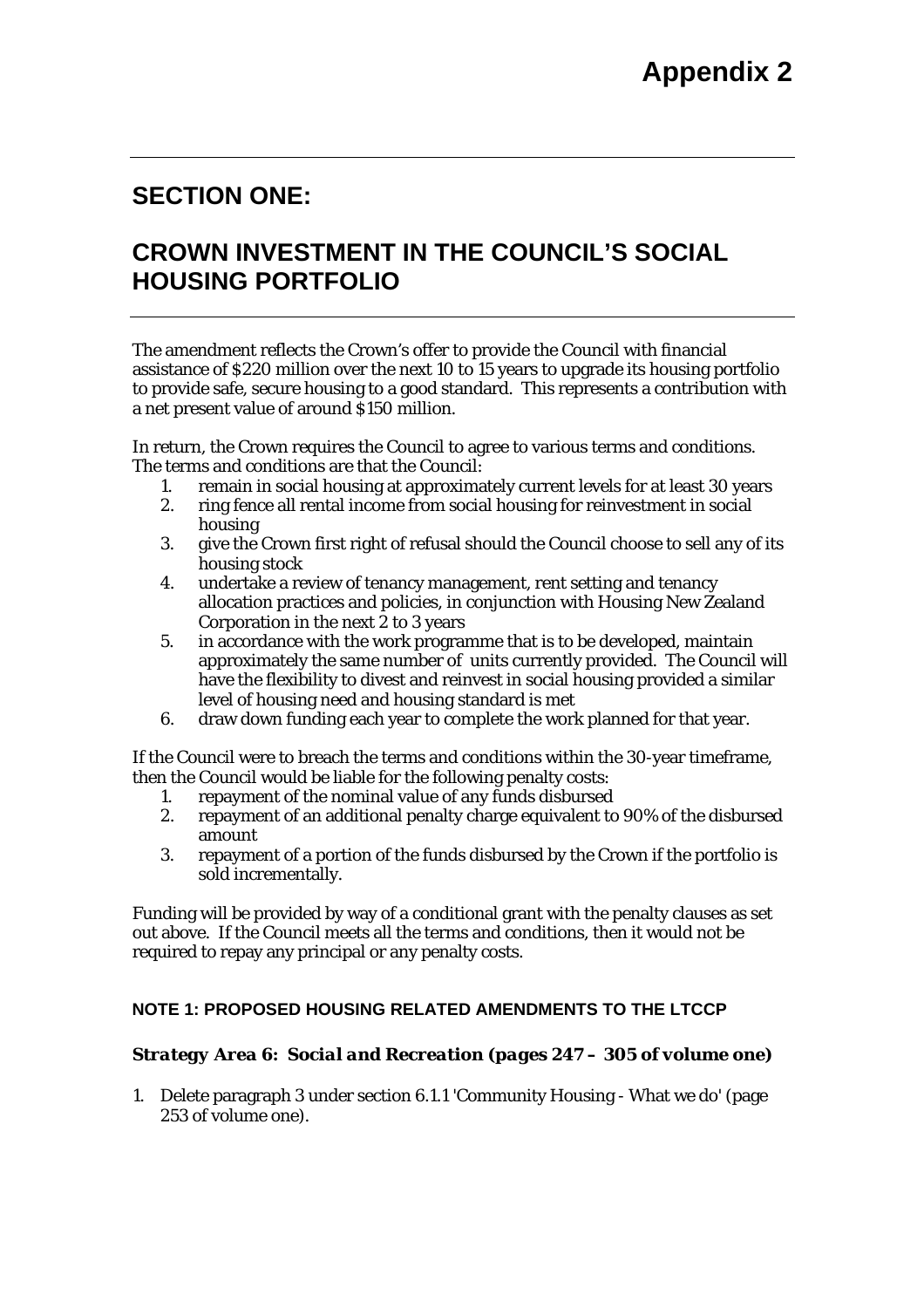2. Insert new paragraph 3 under section 6.1.1 'Community Housing - What we do' (page 253 of volume one) as follows:

> "Over the next three years, we will plan for and begin a significant upgrade of our housing units. This work is the start of a 10 to 15 year upgrade programme funded by the Crown's investment of \$220 million in our social housing. The upgrade will ensure all our housing is safe, secure and of an appropriate modern standard.

See 'How we will manage our assets' below."

- 3. Delete third and fourth paragraph under the heading 'How we will manage our assets' (pages 253 & 254 of volume one)
- 4. Insert as new paragraph 3 under the heading 'How we will manage our assets' (page 253 of volume one) as follows:

"Over the next three years, the Council will develop an investment plan and programme of works for the upgrade of our housing stock. The upgrade programme will take 10-15 years to complete. We will agree the work programme with the Crown in 2007/08 and it will be the basis of an annual drawdown of funds from the Crown, with the investment programme commencing in 2008/9. We will also review our current maintenance priorities and programmes and co-ordinate these with the upgrade programme of our housing assets."

5. Delete the table 'who should pay' (page 254 of volume one and page 80 of volume two of the LTCCP) and replace with the following

| <b>WHO SHOULD PAY</b> |      |
|-----------------------|------|
| User charges          | 100% |
| Other revenue         | 0%   |
| Targeted rate         | 0%   |
| General rate          | 0%   |
| <b>Total</b>          | 100% |

#### 6. Delete the financial information on page 255 of volume one and replace with the following:

|                  | Operational Spending 2006-07 - 08/09 | <b>Expenditure</b> | <b>User Charges</b><br>and other<br>revenue | Net expenditure/<br>revenue<br>(\$000) |  |
|------------------|--------------------------------------|--------------------|---------------------------------------------|----------------------------------------|--|
|                  | <b>Project description</b>           | ×<br>(\$000)       | (\$000)                                     |                                        |  |
| C <sub>125</sub> | Housing Operations and maintenance   |                    |                                             |                                        |  |
|                  | <b>Total for 2007/08</b>             | 15,344             | (16, 553)                                   | (1, 209)                               |  |
|                  | <b>Total for 2008/09</b>             | 16,889             | (33, 684)                                   | (16, 795)                              |  |

**WHAT IT WILL COST**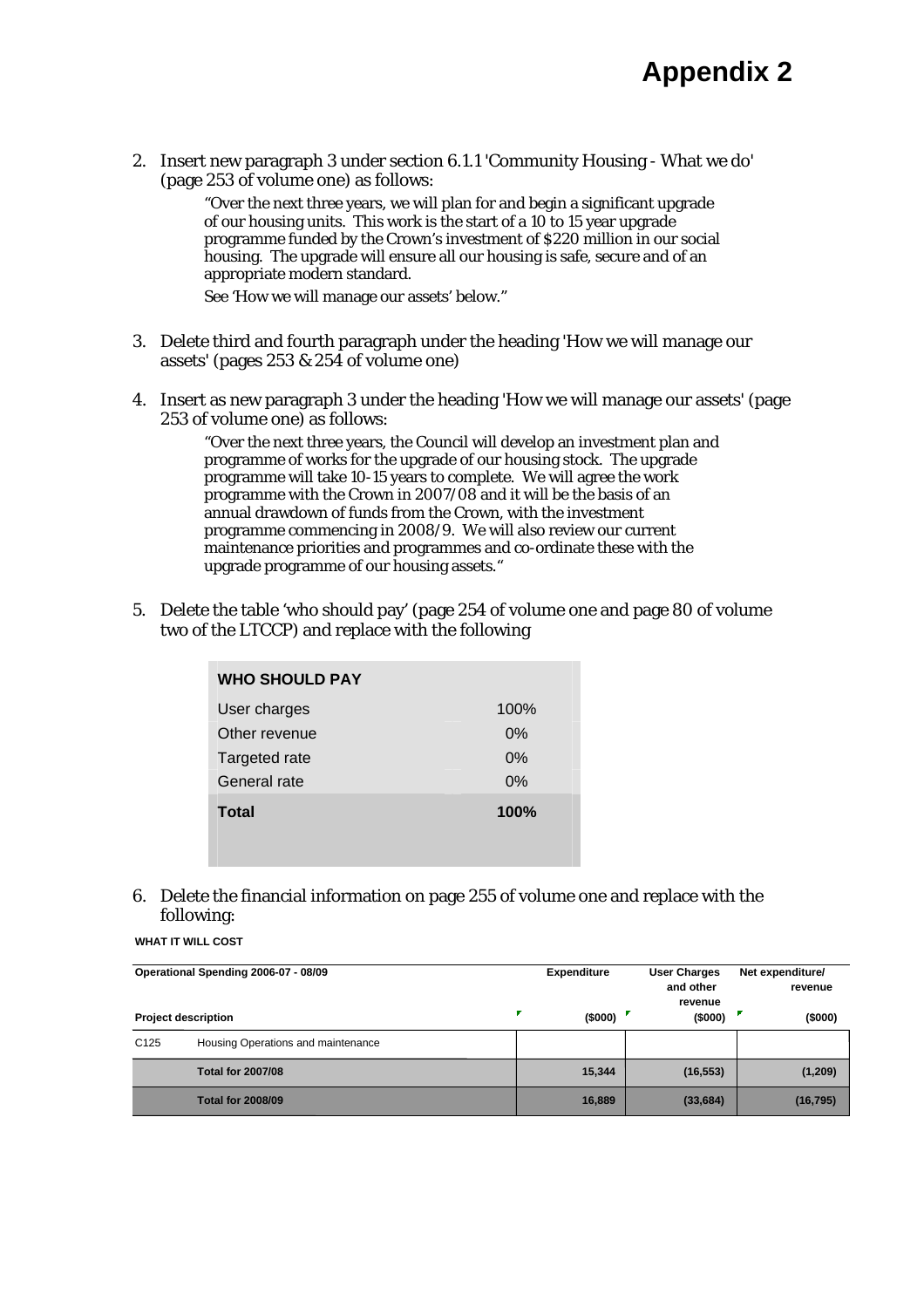# **Appendix 2**

| Capital Spending 2006/07 - 08/09 |                            |                 |  |  |  |
|----------------------------------|----------------------------|-----------------|--|--|--|
|                                  | <b>Project description</b> | F<br>$($ \$000) |  |  |  |
| CX370                            | Housing upgrades           | 0               |  |  |  |
| CX371                            | Housing renewals           | 2,032           |  |  |  |
|                                  | <b>Total for 2007/08</b>   | 2,032           |  |  |  |
|                                  | <b>Total for 2008/09</b>   | 19,915          |  |  |  |

Note: Subsequent to the development of the proposed amendment a Capital Expenditure reprioritisation process has been completed reducing planned expenditure for 2007/8 from \$2,232,000 to \$2,032,000.

7. Delete the financial information for C125 (page 289 of volume one) and replace with the following and consequentially amend the total as per other changes identified in Section 4:

|                           | Net operating expenditure (by strategy area, activity and project for 10 years) |                              |                              |                  |                                       |                              |                              |                              |                              |                              |
|---------------------------|---------------------------------------------------------------------------------|------------------------------|------------------------------|------------------|---------------------------------------|------------------------------|------------------------------|------------------------------|------------------------------|------------------------------|
| Annual<br>Plan<br>Project |                                                                                 | Forecast<br>2007/08<br>\$000 | Forecast<br>2008/09<br>\$000 | 2009/10<br>\$000 | Proposed Proposed<br>2010/11<br>\$000 | Proposed<br>2011/12<br>\$000 | Proposed<br>2012/13<br>\$000 | Proposed<br>2013/14<br>\$000 | Proposed<br>2014/15<br>\$000 | Proposed<br>2015/16<br>\$000 |
| C <sub>125</sub>          | Housing Operations and<br>maintenance                                           | (1,209)                      | (16, 797)                    | (18, 591)        | (20, 281)                             | (21, 459)                    | (22,041)                     | (22, 612)                    | (22, 530)                    | (23,077)                     |
| 6.1.1                     | <b>Provider - Community</b><br><b>Housing</b>                                   | (1,209)                      | (16, 797)                    | (18, 591)        | (20, 281)                             | (21, 459)                    | (22,041)                     | (22, 612)                    | (22, 530)                    | (23, 077)                    |
|                           |                                                                                 |                              |                              |                  |                                       |                              |                              |                              |                              |                              |
|                           | <b>Total Social and Recreation</b>                                              | 49,426                       | 38.104                       | 39,674           | 38,969                                | 39.583                       | 40.661                       | 41.668                       | 43.795                       | 45,295                       |

8. Delete the financial information for CX370 and CX371 (Page 292 of volume one) and replace with the following and consequentially amend the total as per other changes identified in Section 4:

|                                    | Capital expenditure (by strategy, activity and project for 10 years) |                              |                              |                  |                                              |                              |                              |                              |                              |                              |
|------------------------------------|----------------------------------------------------------------------|------------------------------|------------------------------|------------------|----------------------------------------------|------------------------------|------------------------------|------------------------------|------------------------------|------------------------------|
| Annual<br>Plan<br>Project          |                                                                      | Forecast<br>2007/08<br>\$000 | Forecast<br>2008/09<br>\$000 | 2009/10<br>\$000 | <b>Proposed Proposed</b><br>2010/11<br>\$000 | Proposed<br>2011/12<br>\$000 | Proposed<br>2012/13<br>\$000 | Proposed<br>2013/14<br>\$000 | Proposed<br>2014/15<br>\$000 | Proposed<br>2015/16<br>\$000 |
| CX370                              | Housing upgrades                                                     |                              | 15.754                       | 17.376           | 18.658                                       | 24.427                       | 25.724                       | 26,636                       | 27,315                       | 28,079                       |
| CX371                              | Housing renewals                                                     | 2.032                        | 4,161                        | 2,702            | 3.134                                        | 2,881                        | 3.049                        | 3.166                        | 3,532                        | 3,802                        |
| 6.1.1                              | <b>Provider - Community</b><br><b>Housing</b>                        | 2,032                        | 19.915                       | 20.078           | 21.792                                       | 27.308                       | 28.773                       | 29.802                       | 30,847                       | 31,881                       |
|                                    |                                                                      |                              |                              |                  |                                              |                              |                              |                              |                              |                              |
| <b>Total Social and Recreation</b> |                                                                      | 17,429                       | 54.663                       | 36,311           | 30,643                                       | 34,859                       | 35.109                       | 39.042                       | 37,496                       | 38,535                       |

- 
- 9. Insert new level of service in table 6.1.1 'Community Housing Level of service' (page 294 of volume one) as follows:
	- "we will upgrade our housing units to provide safe, secure housing to an appropriate modern standard and in accordance with the investment plan to be developed."